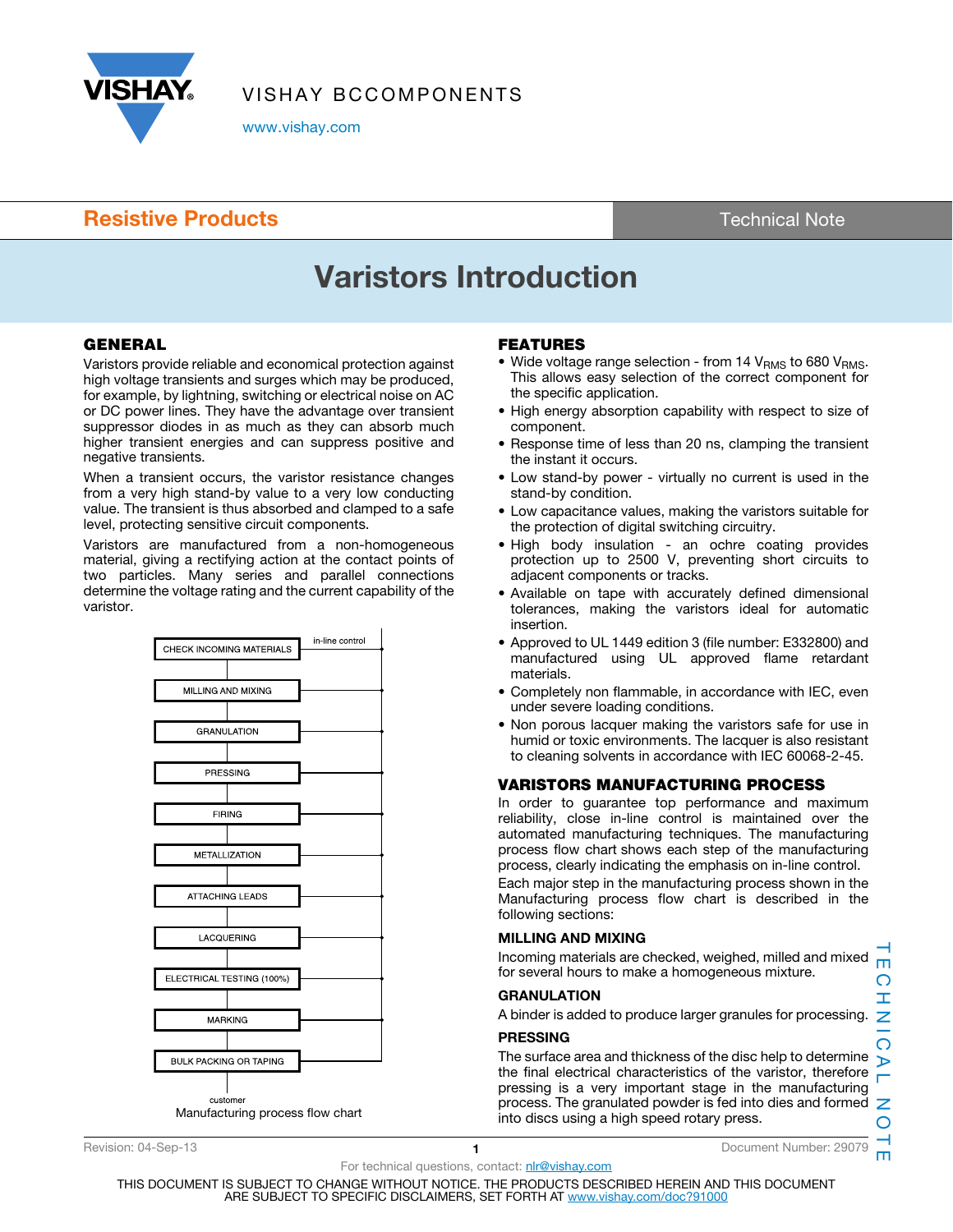

## Varistors Introduction

#### FIRING

The pressed products are first pre-fired to burn out the binder. They are then fired for a controlled period and temperature until the required electrical characteristics are obtained. Regular visual and electrical checks are made on the fired batch.

### METALLIZATION

The fired ceramic discs are metallized on both sides with a silver content layer to produce good low resisitive electrical contacts. Metallization is achieved by screen printing. Visual checks are made regularly and a solderability test is carried out in each production batch.

### ATTACHING LEADS

Leads are automatically soldered to the metallized faces and regular strength tests are made. Three types of lead configuration are available; one with straight leads, one with straight leads and flange, and one with kinked leads.

#### LACQUERING

The components are coated by immersing them in a special non flammable ochre epoxy lacquer. Two coats are applied and the lacquer is cured. Regular tests to check the coating thickness are made.

#### ELECTRICAL TESTING (100 %)

The voltage of each component is normally checked at two reference currents (1 mA and another according to the application). Any rejects are automatically separated for further evaluation.

## MARKING

All components are laser marked with type identification, voltage rating and date code.



## **QUALITY**

### APPROVALS

- UL 1449 ed. 3 according file E332800
- VDE following IEC 61051-1/2 according file 40002622 or 40013495
- CSA file 219883 and cUL according file E332800

The term 'QUALITY ASSESSMENT' is defined as the continuous surveillance by the manufacturer of a product to ensure that it conforms to the requirements to which it was made.

#### PRODUCT AND PROCESS RELEASE

Recognized reliability criteria are designed into each new product and process from the beginning. Evaluation goes far beyond target specifications and heavy emphasis is placed upon reliability. Before production release, new varistors must successfully complete an extended series of life tests under extreme conditions.

### MONITORING INCOMING MATERIALS

Apart from carrying out physical and chemical checks on incoming raw materials, a very close liaison with material suppliers is maintained. Incoming inspection and product results are gradually fed back to them, so ensuring that they also maintain the highest quality standards.

#### IN-LINE CONTROL

The manufacturing centre operates in accordance with the requirements of IEC 61051-1 and UL 1449 . Each operator is actively engaged in quality checking. In addition, in-line inspectors and manufacturing operators make regulated spot checks as a part of our Statistical Process Control (SPC).

## FINAL INSPECTION AND TEST (100 %)

At the end of production, each varistor is inspected and tested prior to packing.

#### LOT TESTING

Before any lot is released, it undergoes a series of special lot tests under the supervision of the Quality department.

## PERIODIC SAMPLE TESTING

Component samples are periodically sent to the Quality laboratory for rigorous climatic and endurance tests to IEC/UL requirements. Data from these tests provide a valuable means of exposing long term trends that might otherwise pass unnoticed. The results of these tests are further used to improve the production process.

#### FIELD INFORMATION

The most accurate method of assessing quality is monitoring performances of the devices in the field. Customer feedback is actively encouraged and the information is used to study how the components may be further improved. This close relationship with customers is based on mutual trust built up over many years of co-operation.

⊢

ш

For technical questions, contact: nlr@vishay.com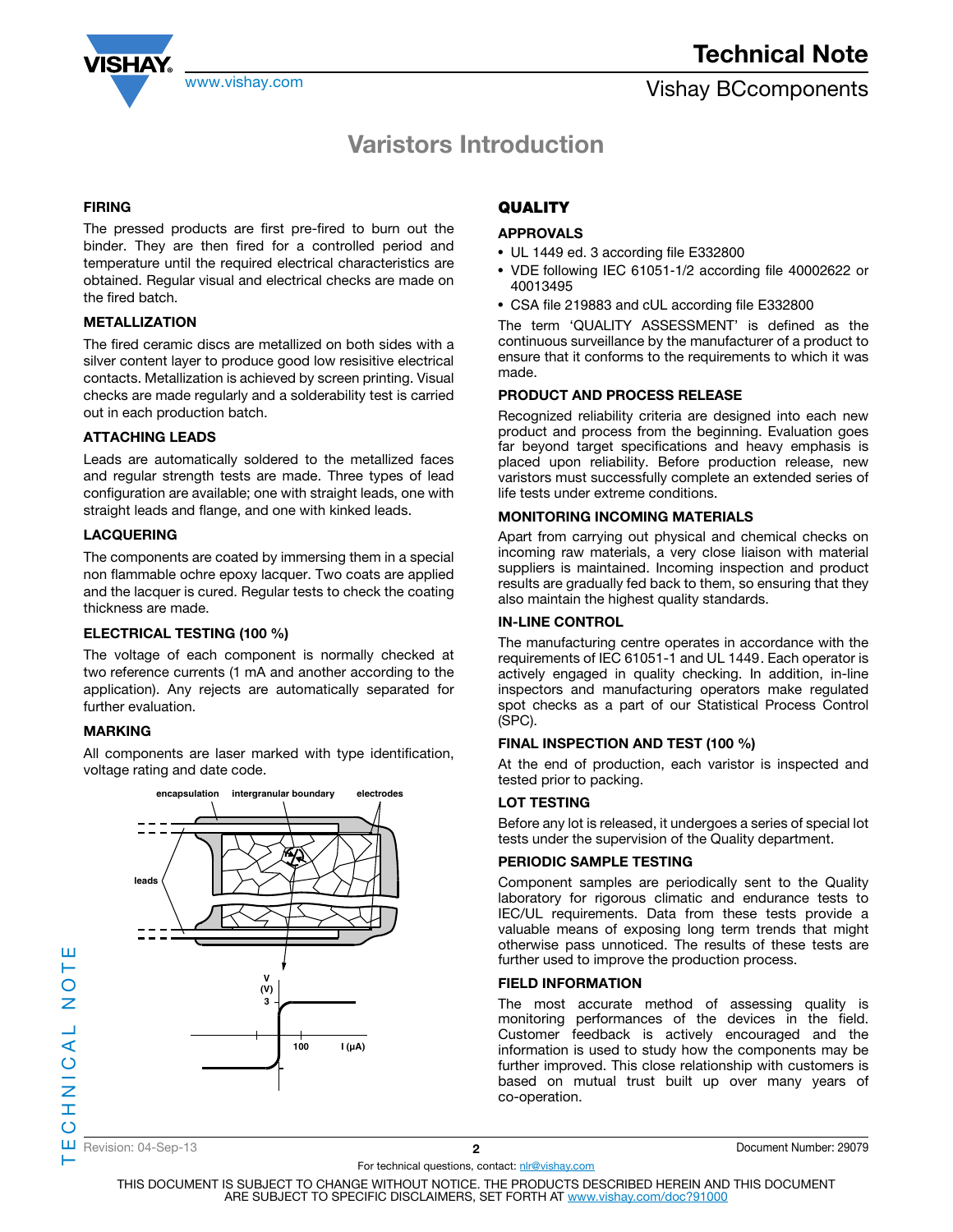

## Varistors Introduction

## DEFINITIONS

#### MAXIMUM CONTINUOUS VOLTAGE

The maximum voltage which may be applied continuously between the terminals of the component. For all types of AC voltages, the voltage level determination is given by the crest voltage x 0.707.

#### VOLTAGE AT 1 mA OR VARISTOR VOLTAGE

The voltage across a varistor when a current of 1 mA is passed through the component. The measurement shall be made in as short a time as possible to avoid heat perturbation.

The varistor voltage is essentially a point on the V/I characteristic permitting easy comparison between models and types.

#### MAXIMUM CLAMPING VOLTAGE

The maximum voltage between two terminals when a standard pulse current of rise time 8 μs and decreasing time 20 μs (8 μs to 20 μs) is applied through the varistor in accordance with IEC 60060-2, section 6.

The specified current for this measurement is the class current.

#### MAXIMUM NON REPETITIVE SURGE CURRENT

The maximum peak current allowable through the varistor is dependent on pulse shape, duty cycle and number of pulses. In order to characterize the ability of the varistor to withstand pulse currents, it is generally allowed to warrant a 'maximum non repetitive surge current'. This is given for one pulse characterized by the shape of the pulse current of 8 μs to 20 μs following IEC 60060-2, with such an amplitude that the varistor voltage measured at 1 mA does not change by more than 10 % maximum.

A surge in excess of the specified withstanding surge current may cause short circuits or package rupture with expulsion of material; it is therefore recommended that a fuse be put in the circuit using the varistor, or the varistor be used in a protective box

If more than one pulse is applied or when the pulse is of a longer duration, derating curves are applied (see relevant information in the datasheet); these curves guarantee a maximum varistor voltage change of  $\pm$  10 % at 1 mA.

#### MAXIMUM ENERGY

During the application of one pulse of current, a certain energy will be dissipated by the varistor. The quantity of ш dissipation energy is a function of:

- The amplitude of the current O
- The voltage corresponding to the peak current z
	- The rise time of the pulse
- TECHNICAL NOTE • The decrease time of the pulse; most of the energy is  $\blacktriangleleft$ dissipated during the time between 100 % and 50 % of  $\overline{O}$ the peak current
- Z • The non-linearity of the varistor

In order to calculate the energy dissipated during a pulse, reference is generally made to a standardized wave of current. The wave prescribed by IEC 60 060-2 section 6 has a shape which increases from zero to a peak value in a short time, and thereafter decreases to zero either at an approximate exponential rate, or in the manner of a heavily damped sinusoidal curve. This curve is defined by the virtual lead time (t<sub>1</sub>) and the virtual time to half value (t<sub>2</sub>) as shown in the maximum energy curve (page 5).

The calculation of energy during application of such a pulse is given by the formula:  $E = (V_{peak} \times I_{peak}) \times t_2 \times K$ where:

 $I_{\text{peak}}$  = peak current

 $V_{peak}$  = voltage at peak current

 $\beta$  = given for I = 1/2 x I<sub>peak</sub> to I<sub>peak</sub>

K is a constant depending on  $t_2$ , when  $t_1$  is 8  $\mu$ s to 10  $\mu$ s (see table on page 8).

A low value of  $\beta$  corresponds to a low value of  $V_{peak}$  and then to a low value of E.

The maximum energy published does not represent the quality of the varistor, but can be a valuable indication when comparing the various series of components which have the same varistor voltage. The maximum energy published is valid for a standard pulse of duration 10 μs to 1000 μs giving a maximum varistor voltage change of  $\pm$  10 % at 1 mA

When more than one pulse is applied, the duty cycle must be so that the rated average dissipation is not exceeded. Values of the rated dissipation are:

0.1 W for series VDRS05/VDRH05 0.25 W for series VDRS07/VDRH07 0.4 W for series VDRS10/VDRH10 0.6 W for series VDRS14/VDRH14 1 W for series VDRS20/VDRH20

## ELECTRICAL CHARACTERISTICS

#### Typical V/I characteristic of a ZnO varistor

The relationship between voltage and current of a varistor can be approximated to:  $V = C \times I^{\beta}$ where:

- $V = Voltage$
- C = Varistor voltage at 1 A
- $I =$  Actual working current
- $\beta$  = Tangent of angle curve deviating from the horizontal

## Examples

When:

 $C = 230$  V at 1 A

 $\beta = 0.035$  (ZnO)  $I = 10^{-3}$  A or  $10^{2}$  A  $V = C \times I^{\beta}$ 

so that for current of 10<sup>-3</sup> A: V = 230 x (10<sup>-3</sup>)<sup>0.035</sup> = 180 V and for a current of 10<sup>2</sup> A: V = 230 x (10<sup>2</sup>)<sup>0.035</sup> = 270 V

Ï  $\circ$ 

⊢

For technical questions, contact: nlr@vishay.com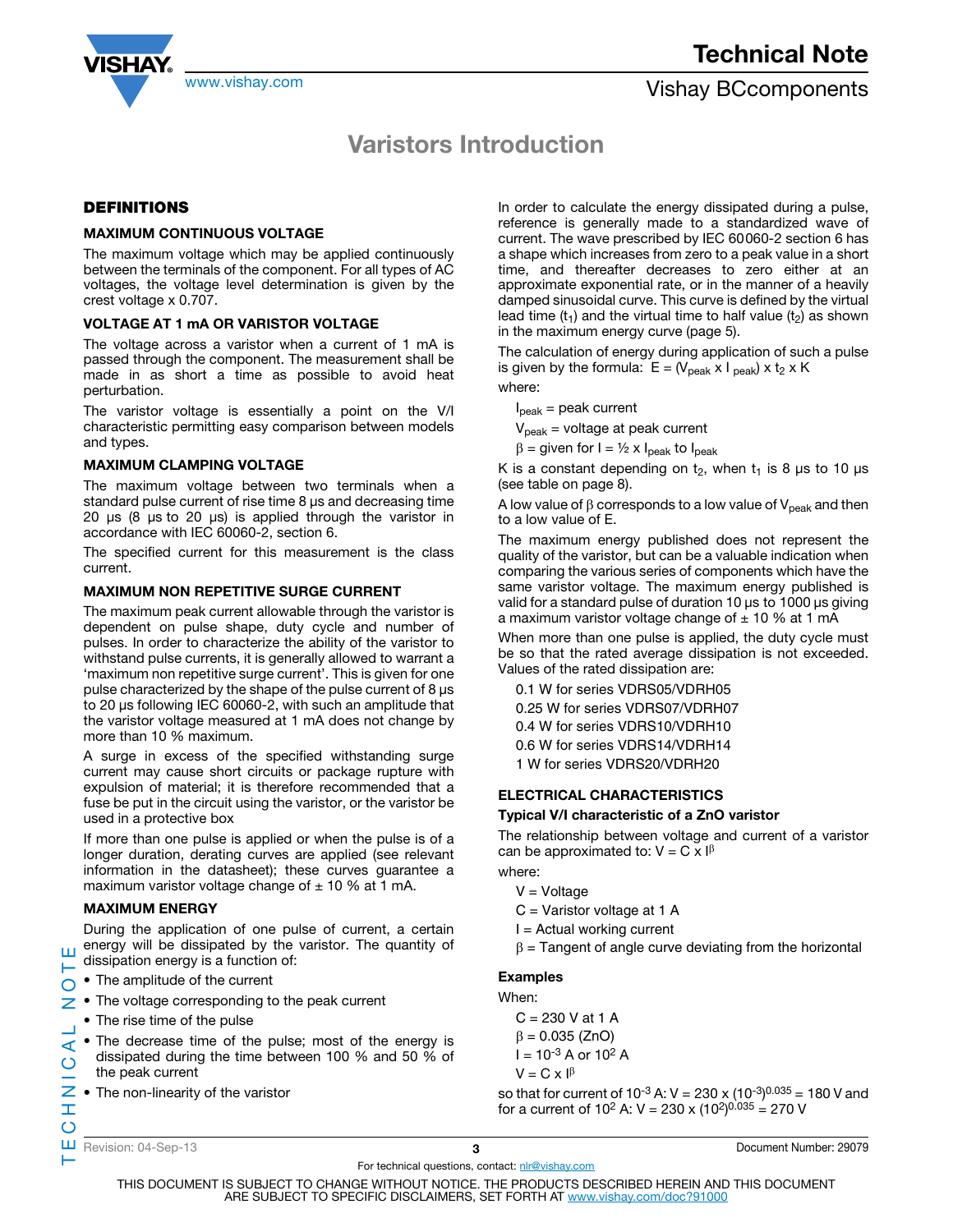

www.vishay.com **Vishay BCcomponents** 

# Varistors Introduction











## SPCIFICATION OF A VARISTOR CURVE



Working points on a varistor curve

The drawing below shows the various working points on the varistor curve using the series VDRS07, 60 V type as an example. The electrical characteristic values are shown in the Electrical Characteristics table below.



Curve for varistor type VDRS07H060

| <b>ELECTRICAL CHARACTERISTICS</b> |                          |  |  |  |  |  |
|-----------------------------------|--------------------------|--|--|--|--|--|
| <b>PARAMETER</b>                  | <b>VALUE</b>             |  |  |  |  |  |
| Maximum RMS voltage               | 60 V                     |  |  |  |  |  |
| Maximum DC working voltage        | $\sqrt{2}$ x 60 V = 85 V |  |  |  |  |  |
| Varistor voltage                  | 100 V $\pm$ 10 %         |  |  |  |  |  |
| Maximum clamping voltage at 10 A  | 165 V                    |  |  |  |  |  |
| Maximum non-repetitive current    | 1200 A                   |  |  |  |  |  |
| Leakage current at 85 $V_{DC}$    | 10-5 A to 5 x 10-4 A     |  |  |  |  |  |
| <b>Transient energy</b>           | 10 µs to 1000 µs: 8.3 J  |  |  |  |  |  |

Ш Revision: 04-Sep-13 4 Document Number: 29079

⊢

For technical questions, contact: nlr@vishay.com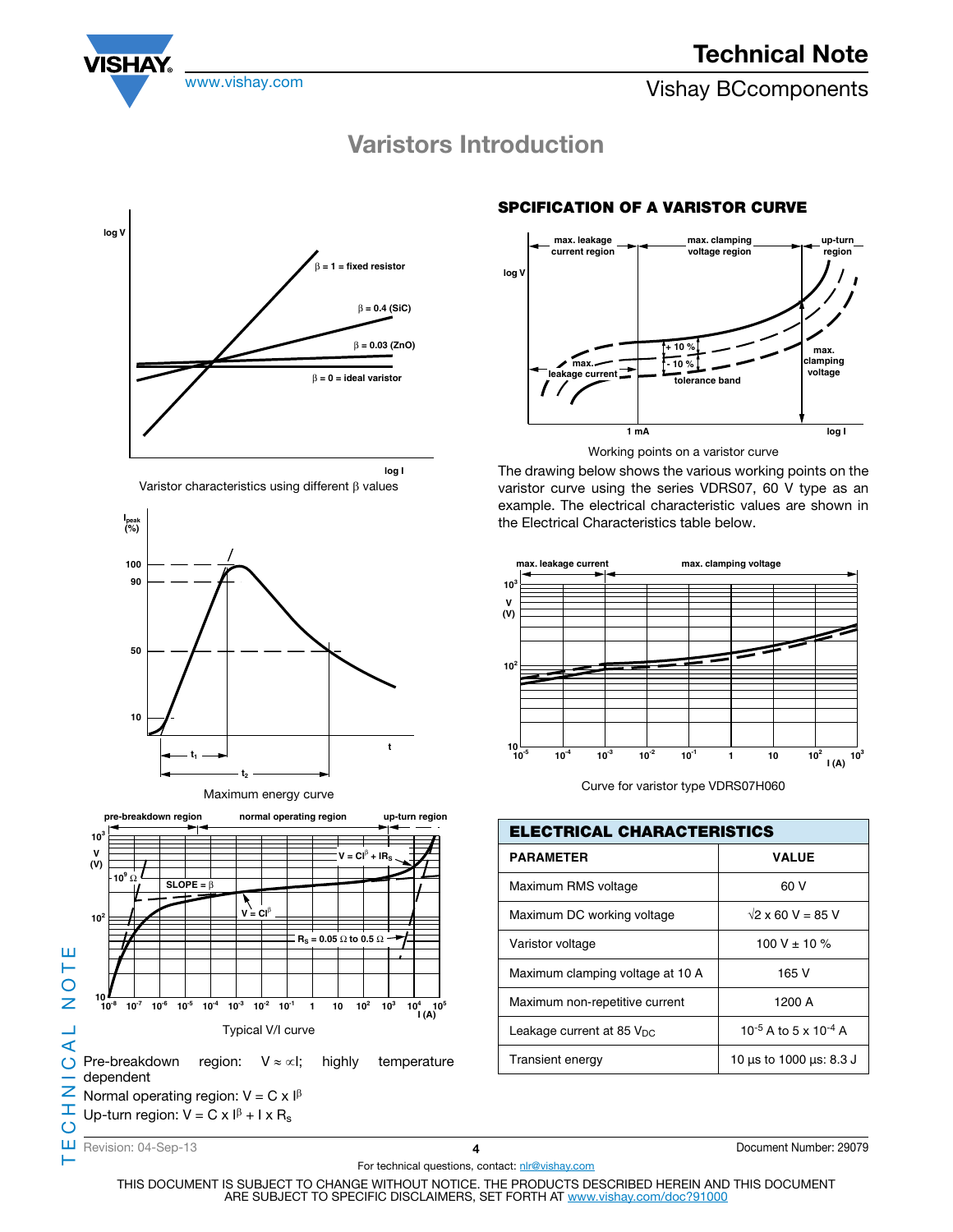

## Technical Note

## www.vishay.com **Vishay.com** Vishay BCcomponents

## Varistors Introduction



Definitions of the varistor curve

The points A, B and C shown on the curve are defined in the Varistor Curve Definitions table.

| <b>VARISTOR CURVE DEFINITIONS</b> |                                                                                                                                                                                 |  |  |  |  |  |  |
|-----------------------------------|---------------------------------------------------------------------------------------------------------------------------------------------------------------------------------|--|--|--|--|--|--|
| <b>POINT</b>                      | <b>DESCRIPTION</b>                                                                                                                                                              |  |  |  |  |  |  |
|                                   | Normal working zone: current is kept as low as<br>possible in order to have low dissipation during<br>continuous operation (between 10 µA to 300 µA).                           |  |  |  |  |  |  |
|                                   | Maximum clamping voltage: the maximum voltage<br>for a given (class) current (peak current based upon<br>statistical probability determined by standardization<br>authorities). |  |  |  |  |  |  |
|                                   | Maximum withstanding surge current: the maximum<br>peak current that the varistor can withstand (only)<br>once in its lifetime.                                                 |  |  |  |  |  |  |

## TRANSIENT VOLTAGE LIMITATIONS WITH ZnO VARISTORS

Principles of voltage limitation



Voltage limitation using a varistor

TECHNICAL NOTE In the Voltage limitation using a varistor drawing above, the  $\blacktriangleright$  supply voltage V<sub>I</sub> is derived by the resistance R (e.g. the line  $\bigcirc$  resistance) and the varistor (-U) selected for the application.

 $\overline{Z}$  V<sub>I</sub> = V<sub>R</sub> + V<sub>O</sub>

Ξ  $\overline{O}$ 

⊢

$$
V_1 = R \times I + C \times I^{\beta}
$$

If the supply voltage varies by an amount of  $\Delta V_1$  the current  $\bigcirc$  variation is  $\Delta I$  and the supply voltage may be expressed as:

$$
\sum (V_1 + \Delta V_1) = R (I + \Delta I) + C (I + \Delta I)^{\beta}
$$

ш

Revision: 04-Sep-13 **5 5 Document Number: 29079 Document Number: 29079** 

For technical questions, contact: nlr@vishay.com

THIS DOCUMENT IS SUBJECT TO CHANGE WITHOUT NOTICE. THE PRODUCTS DESCRIBED HEREIN AND THIS DOCUMENT ARE SUBJECT TO SPECIFIC DISCLAIMERS, SET FORTH AT www.vishay.com/doc?91000

Given the small value of  $\beta$  (0.03 to 0.05), it is evident that the modification of C  $\times$   $\beta$  will be very small compared to the variation of R x I when  $V_1$  is increased to  $V_1 + \Delta V_1$ .

A large increase of  $V<sub>l</sub>$  will induce a large increase of  $V<sub>R</sub>$  and a small increase of  $V_{\Omega}$ .

## **Examples**

The varistor is a typical component of the series VDR05C275 (C = 520;  $\beta$  = 0.04) and R = 250  $\Omega$ .

For  $V_1 = 315$  V (crest voltage of the 220 V supply voltage):  $I = 10^{-5}$  A,  $V_R = 2.5 \times 10^{-3}$  V and  $V_Q = 315$  V

For  $V_1 = 500$  V: I = 10<sup>-1</sup> A,  $V_R = 25$  V and  $V_Q = 475$  V

For  $V_1$  = 1000 V: I = 1.88 A,  $V_R$  = 470 V and  $V_Q$  = 530 V

The influence of a series resistance on the varistor drawing shows the influence of different values of series resistors on the varistor efficiency.

By drawing the load line, it is also possible to estimate the variation of the voltages  $V_R$  and  $V_Q$  when  $V_I$  is increased to 500 V or 1000 V. This effect is shown in the graphs below.



Influence of a series resistance on the varistor

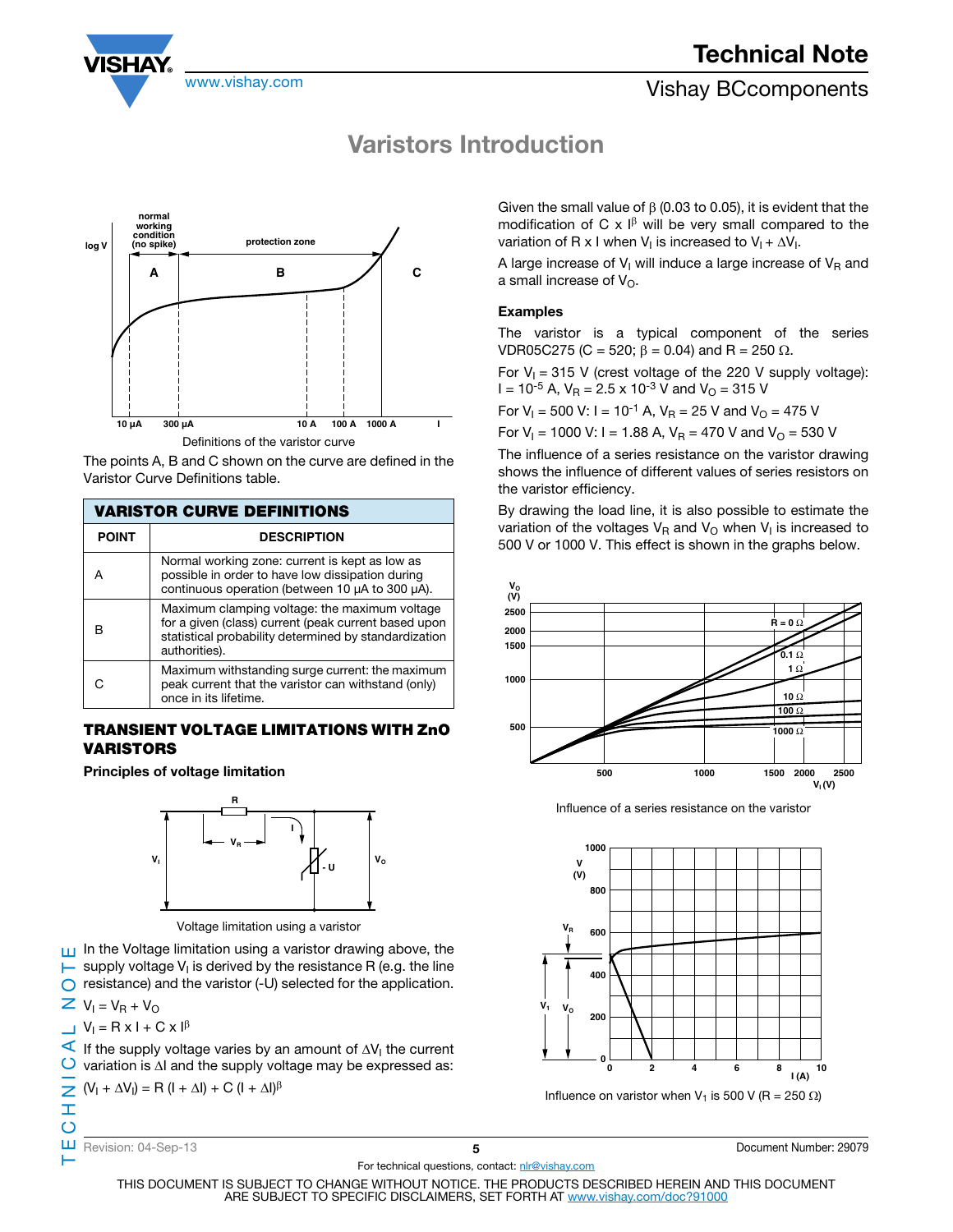## Technical Note



www.vishay.com **Vishay.com** Vishay BCcomponents

## Varistors Introduction



Influence on varistor when V<sub>1</sub> is 1000 V (R = 250  $\Omega$ )

## **EQUIVALENT CIRCUIT MODEL**

A simple equivalent circuit representing a metal oxide varistor as a capacitance in parallel with a voltage dependent resistor is shown in the Equivalent circuit model drawing.  $C_p$  and  $R_p$  are the capacitance and resistance of the intergranular layer respectively;  $R_g$  is the ZnO grain resistance. For low values of applied voltages,  $R_p$  behaves as an ohmic loss.



Equivalent circuit model

## **CAPACITANCE**

Depending on area and thickness of the device, the capacitance of the varistor increases with the diameter of the disc, and decreases with its thickness.

In DC circuits, the capacitance of the varistor remains approximately constant provided the applied voltage does not rise to the conduction zone, and drops abruptly near the rated maximum continuous DC voltage.

In AC circuits, the capacitance can affect the parallel resistance in the leakage region of the V/I characteristic. The relationship is approximately linear with the frequency and the resulting parallel resistance can be calculated from  $1/\omega C$ as for a usual capacitor.

Nevertheless, due to the structural characteristic of the zinc oxide varistors, the capacitance itself decreases slightly with an increase in frequency. This phenomenon is emphasized when the frequency reaches approximately 100 kHz. See the effect of HF alternating current on the varistor type VDRS14T250;  $C = 480$  pF drawing.



Effect of HF alternating current on varistor type VDRS14T250;  $C = 480 pF$ 

## **ENERGY HANDLING**

Maximum allowable peak current and maximum allowable energy are standardized using defined pulses:

- Peak current (A); 8 μs to 20 μs, 1 pulse
- Energy (J); 10 μs to 1000 μs, 1 pulse

## **INTERNATIONALLY ACCEPTED PULSES**



Standard pulse for current and maximum allowable energy calculation

ш н  $\overline{O}$ 

For technical questions, contact: nlr@vishay.com

Revision: 04-Sep-13 6 Document Number: 29079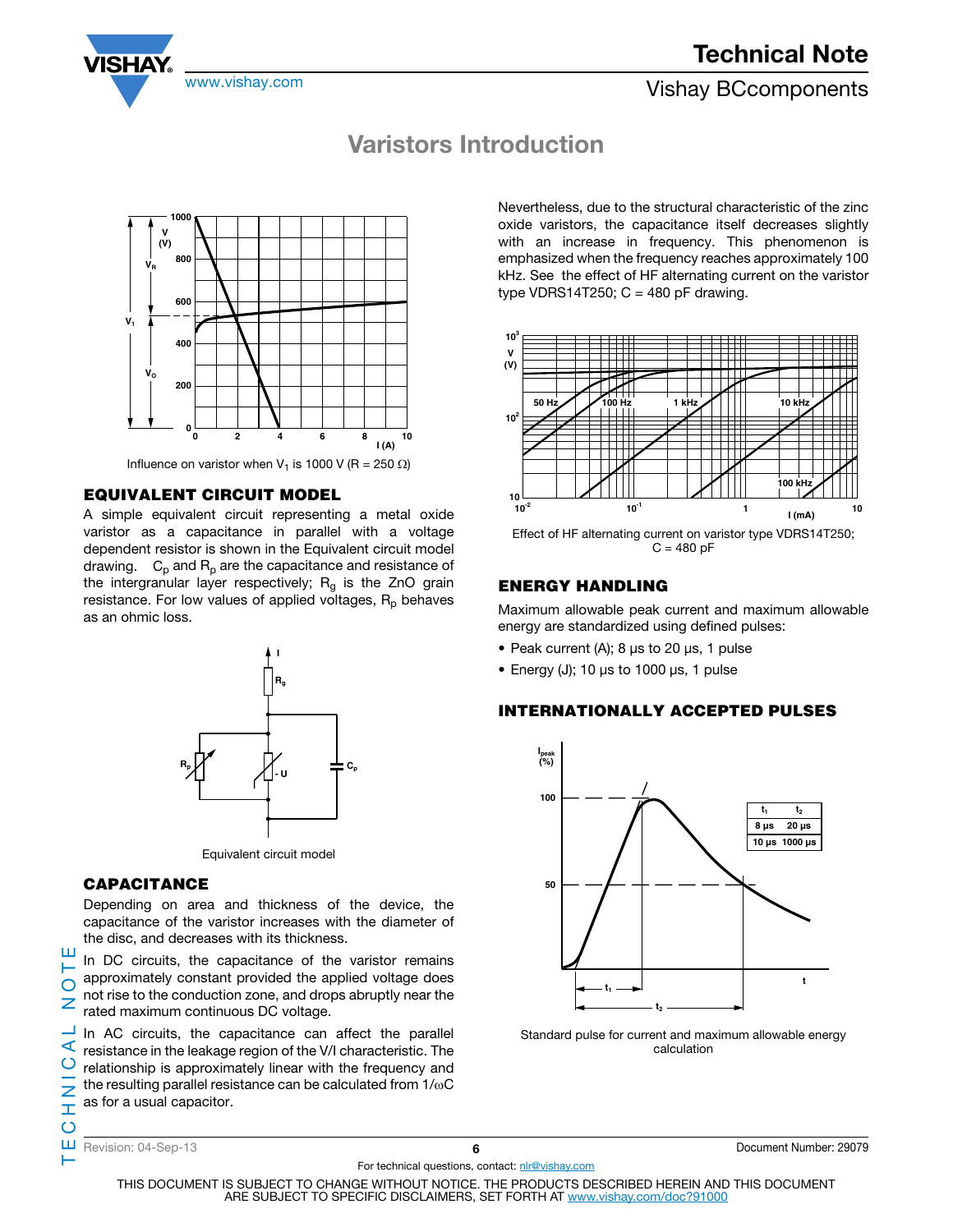

## Varistors Introduction

### Examples

Pulse life time rating of VDRS07H060, 60 V type.

Energy capability:  $E = K \times V_p \times I_p \times t_2$ 

1 pulse; 8  $\mu$ s to 20  $\mu$ s: 1200 A = 1 x 8 J

10 pulses; 8  $\mu$ s to 20  $\mu$ s: 300 A = 10 x 1.45 J

1 pulse; 10  $\mu$ s to 1000  $\mu$ s: 33A = 1 x 8.3 J

10 pulses; 10  $\mu$ s to 1000  $\mu$ s: 11 A = 10 x 2.5 J

The maximum specified energy is defined for a maximum shift ( $\Delta$ V/V) 1 mA  $\leq$  10 %:

 $I_p$  = Pulse current

 $V_p$  = Corresponding clamping voltage

| K DEPENDS ON $t_2$ WHEN $t_1$ IS 8 µs TO 10 µs |     |  |  |  |  |  |
|------------------------------------------------|-----|--|--|--|--|--|
| t2<br>(µs)                                     | ĸ   |  |  |  |  |  |
| 20                                             |     |  |  |  |  |  |
| 50                                             | 1.2 |  |  |  |  |  |
| 100                                            | 1.3 |  |  |  |  |  |
| 1000                                           | 14  |  |  |  |  |  |

Typical surge life rating curves (number of surges allowed as a function of pulse time and maximum current) are shown in drawing below.



Maximum peak current for various number of pulses as a function of pulse duration



Example of calculation of energy for a VDRS07H250 type, at the maximum peak current (33 A) for a duration  $t_2$  = 1000 μs (K = 1.4)



Example: VDRS07H250 (250 V)

Example of selection of the maximum peak current as a function of pulse duration.

## DISSIPATED POWER DC DISSIPATION

The power dissipated in a varistor is equal to the product of the voltage and current, and may be written:

 $W = I \times V = C \times I^{\beta + 1}$  or  $K \times V^{\alpha + 1}$ 

When the coefficient  $\alpha = 30$  ( $\beta = 0.033$ ), the power dissipated by the varistor is proportional to the 31<sup>st</sup> power of the voltage. A voltage increase of only 2.26 % will, in this case, double the dissipated power. Consequently, it is very important that the applied voltage does not rise above a certain maximum value, or the permissible rating will be exceeded.

This is even more cogent as the varistors have a negative temperature coefficient, which means that at a higher dissipation (and accordingly at a higher temperature) the resistance value will decrease and the dissipated power will increase further.

## AC DISSIPATION

When a sinusoidal alternating voltage is applied to a varistor, the dissipation cannot be calculated from the same formula as in a DC application. The calculation requires an integration of the V x I product.

The instantaneous dissipated power is given by:

$$
P_{INT} = V \times I = V (K \times V^{\alpha}) = K \times V^{\alpha + 1}
$$

In the above equation, the value  $V = V_{peak}$  x sin  $\omega t$ . During a half cycle, the dissipated power is given by:

$$
P_{RMS} = \frac{1}{\pi} \int_{0}^{R} K \times V_{peak}^{\alpha+1} \times (\sin \omega t)^{\alpha+1} \times d
$$

Since  $V_{\text{peak}} = V_{\text{RMS}} \times \sqrt{2x}$ 

$$
P_{RMS} = \frac{1}{\pi} \times K \times V_{RMS}^{\alpha+1} \times (\sqrt{2})^{a+1} \times \int_{0}^{\pi} (\sin \omega t) \qquad x \, dt
$$

This integration is not easy to solve because of the exponent  $(\alpha + 1)$  of sin  $\omega t$ .

 $\alpha + 1$ 

For technical questions, contact: nlr@vishay.com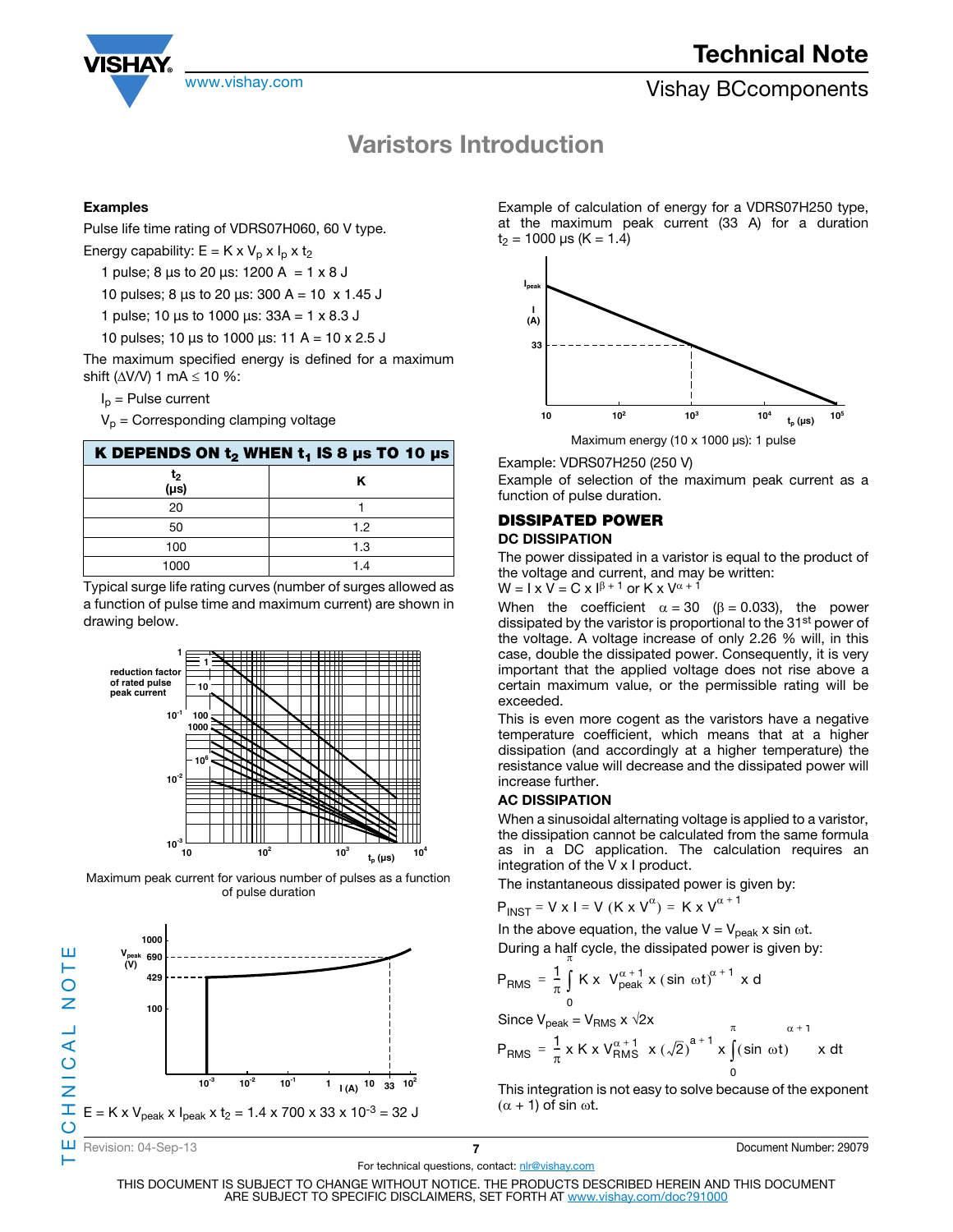

## Varistors Introduction

It is generally easier to use the quotient of the AC power on the DC power:

 $P = P_{AC}/P_{DC}$ 

This quotient depends only on the value of  $\alpha$  and not more on the K value as shown in the formula:

$$
P = \frac{\frac{1}{\pi} \times K \times V_{rms}^{\alpha+1} \times 2^{(a+1)/2} \times \int_{0}^{\pi} (\sin \omega t) \times dt}{K \times V_{\alpha+1}^{a+1}}
$$
  

$$
P = \frac{1}{\pi} \times 2^{(a+1)/2} \times \int_{0}^{\pi} (\sin \omega t) \times dt
$$

P has been calculated by successive application of a 0 reduction formula; see Power Ratios table.

| <b>POWER RATIOS</b> |       |          |      |          |      |          |         |          |           |
|---------------------|-------|----------|------|----------|------|----------|---------|----------|-----------|
| $\alpha$            | P     | $\alpha$ | P    | $\alpha$ | P    | $\alpha$ | P       | $\alpha$ | Р         |
|                     | 1.0   | 11       | 14.4 | 21       | 344  | 31       | 9135    | 41       | 255 646   |
| 2                   | 1.2   | 12       | 19.6 | 22       | 477  | 32       | 12 776  | 42       | 358 778   |
| 3                   | 1.5   | 13       | 26.8 | 23       | 658  | 33       | 17 734  | 43       | 499 673   |
| 4                   | 1.92  | 14       | 36.7 | 24       | 915  | 34       | 24 822  | 44       | 701 611   |
| 5                   | 2.5   | 15       | 50.3 | 25       | 1264 | 35       | 34 482  | 45       | 977 622   |
| 6                   | 3.29  | 16       | 69   | 26       | 1763 | 36       | 48 301  | 46       | 373 365   |
| 7                   | 4.375 | 17       | 95   | 27       | 2439 | 37       | 67 149  | 47       | 914 510   |
| 8                   | 5.85  | 18       | 131  | 28       | 3404 | 38       | 94 126  | 48       | 2690675   |
| 9                   | 7.875 | 19       | 180  | 29       | 4715 | 39       | 130 941 | 49       | 3752439   |
| 10                  | 10.64 | 20       | 249  | 30       | 6587 | 40       | 183 660 | 50       | 5 275 834 |

## **TEMPERATURE COEFFICIENT**

In the leakage current region of the V/I characteristic, the normal equation  $V = C \times I^{\beta}$  of the varistor becomes less applicable.

This is due to a parallel resistance which shows a very important temperature coefficient, created by thermal conduction. This temperature coefficient decreases when the current density increases. Then, the temperature coefficient at 1 mA is higher for a large varistor than for a small varistor.

This phenomena induces an increase in leakage current when the varistor is used at high temperatures. The relationship between the temperature and the current at a given voltage can be expressed by:

 $I = I_0 \times e^{KT}$ 

where:

 $I_0$  is the limiting current at 0 K

K is a constant including the band gap energy of the zinc oxide and the Boltzmann's constant.

O Practically, the maximum temperature coefficient is guaranteed on the voltage for a current of 1 mA in % per K.

## SURGE PROTECTION

Varistors provide protection against surges which may be generated in the following ways:

## ELECTROMAGNETIC ENERGY

Atmospheric, lightning

Switching of inductive loads:

- Relays
- Pumps
- Actuators
- Spot welders
- Thermostats
- Fluorescent chokes
- Discharge lamps
- Motors
- Transformers
- Air conditioning units
- Fuses

## ELECTROSTATIC DISCHARGES

For example, discharges caused by synthetic carpets (approximately 50 kV), due to the inductance of the connecting leadwires, the reaction time of leaded VDR's might be too slow to clamp properly fast rising ESD pulses.

## SOURCE OF TRANSIENT

The energy dissipated by switching of an inductive load is completely transferred into the capacitance of the coil which is generally very low.

 $E = \frac{1}{2} \times L \times 1^2 = \frac{1}{2} \times C \times V^2$ 

⊢

ш н

Revision: 04-Sep-13 8 Document Number: 29079

For technical questions, contact: nlr@vishay.com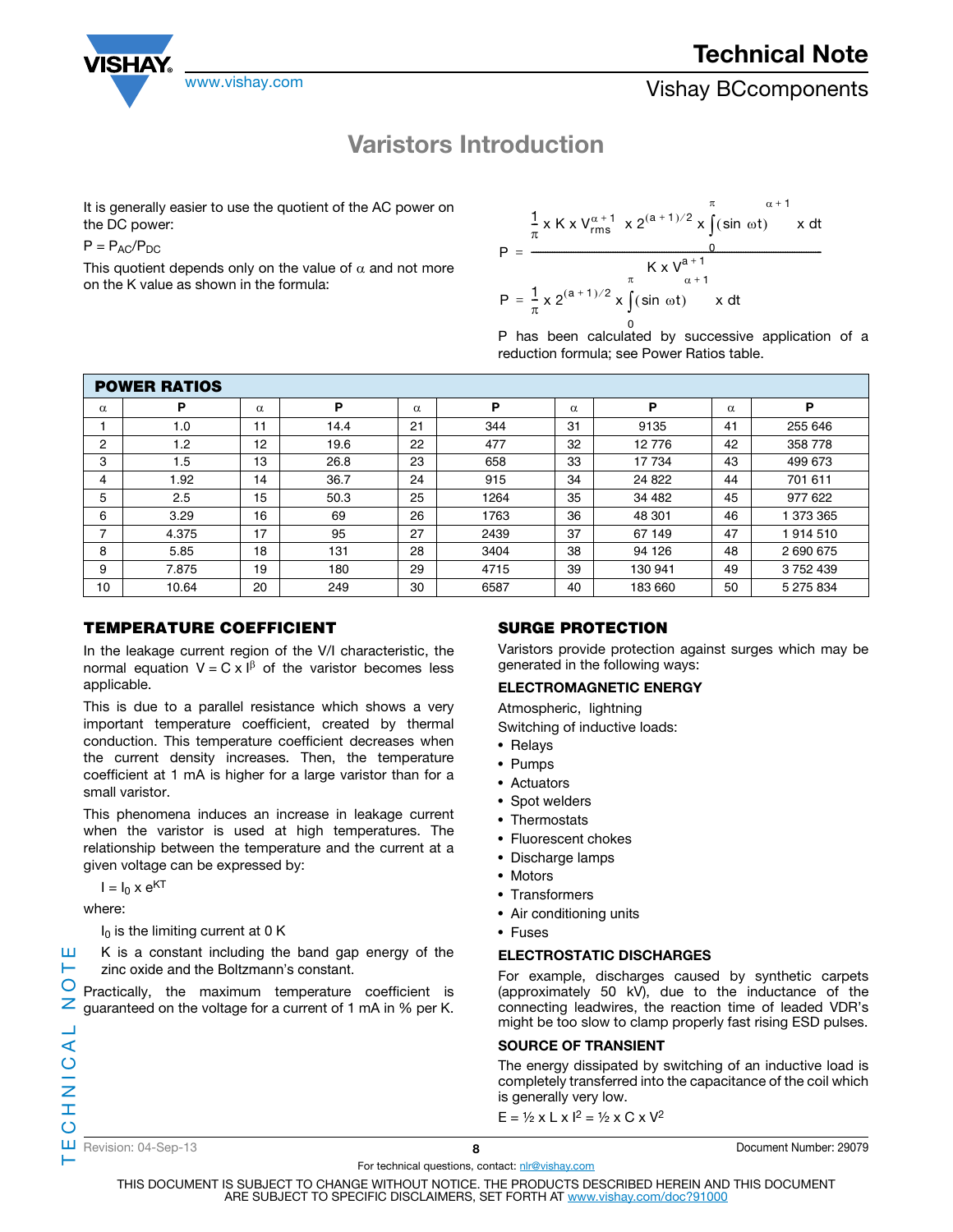

# Varistors Introduction

#### Examples, using the following values:

Mains voltage =  $220 V<sub>RMS</sub>$ ;

allowable peak voltage = 340 V

Line inductance:  $L = 20 \mu H = 20 \times 10^{-6} H$ 

Line capacitance:  $C = 300$  nF =  $0.3 \times 10^{-6}$  H

Line resistance: 0.68  $\Omega$ 

In the event of a short circuit: Load current:  $I_L = \frac{V}{R}$ Energy stored:  $E = \frac{1}{2} \times 20 \times 10^{-6} \times 25 \times 10^{4} = 2.5 \text{ J}$  (Ws)  $=\frac{V}{R}=\frac{340 V}{0.68 \Omega}=500 A$ 

In the event of a fuse going open circuit:

The energy goes from inductance L towards line capacitance:

$$
V_C = \sqrt{\frac{2E}{C}} = \sqrt{\frac{2 \times 2.5}{0.3 \times 10^{-6}}} = 4082 V
$$



Source of transient

The line impedance becomes high when the fuse goes open circuit (resistance against high voltage peak in a very short time).

 $R_i = \omega L = 2 \pi f L$ 

Since the rise time of the pulse is  $5 \mu s$ , the frequency  $f = 50$  kHz.

 $\mathsf{R}_{\mathsf{i}} = 6.28~\Omega \times 50 \times 10^3 \times 20 \times 10^{-6} = 6.28~\Omega$  $Z_i$  = 6.28  $\Omega$  + 0.68  $\Omega$  = 6.96  $\Omega$  $V_{\text{Ri}} = 6.96$  V x 500 V = 3480 V  $V_{VDR}$  = 4082 V - 3480 V = 602 V

## VARISTORS APPLICATIONS

- Varistors may be used in many applications, including:
- Computers
- Timers
- Amplifiers
- Oscilloscopes
- Medical analysis equipment
- Street lighting
- Tuners
- Televisions
- Controllers
- Industrial power plants
- Telecommunications
- Automotive
- Gas and petrol appliances
- Electronic home appliances
- Relays
- Broadcasting
- Traffic facilities
- Electromagnetic valves
- Railway distribution/vehicles
- Agriculture
- Power supplies
- Line ground (earth protection)
- Microwave ovens
- Toys, etc.

## **APPLICATION EXAMPLES**

For suppression of mains-borne transients in domestic appliances and industrial equipment, see Suppression via load, Suppression directly across mains, Switched-mode power supply protection and Protection of a thyristor bridge in a washing machine drawings.

Type VDRS05 or VDRS07.



**Revision: 04-Sep-13** Pocument Number: 29079

For technical questions, contact: nlr@vishay.com THIS DOCUMENT IS SUBJECT TO CHANGE WITHOUT NOTICE. THE PRODUCTS DESCRIBED HEREIN AND THIS DOCUMENT ARE SUBJECT TO SPECIFIC DISCLAIMERS, SET FORTH AT www.vishay.com/doc?91000

ш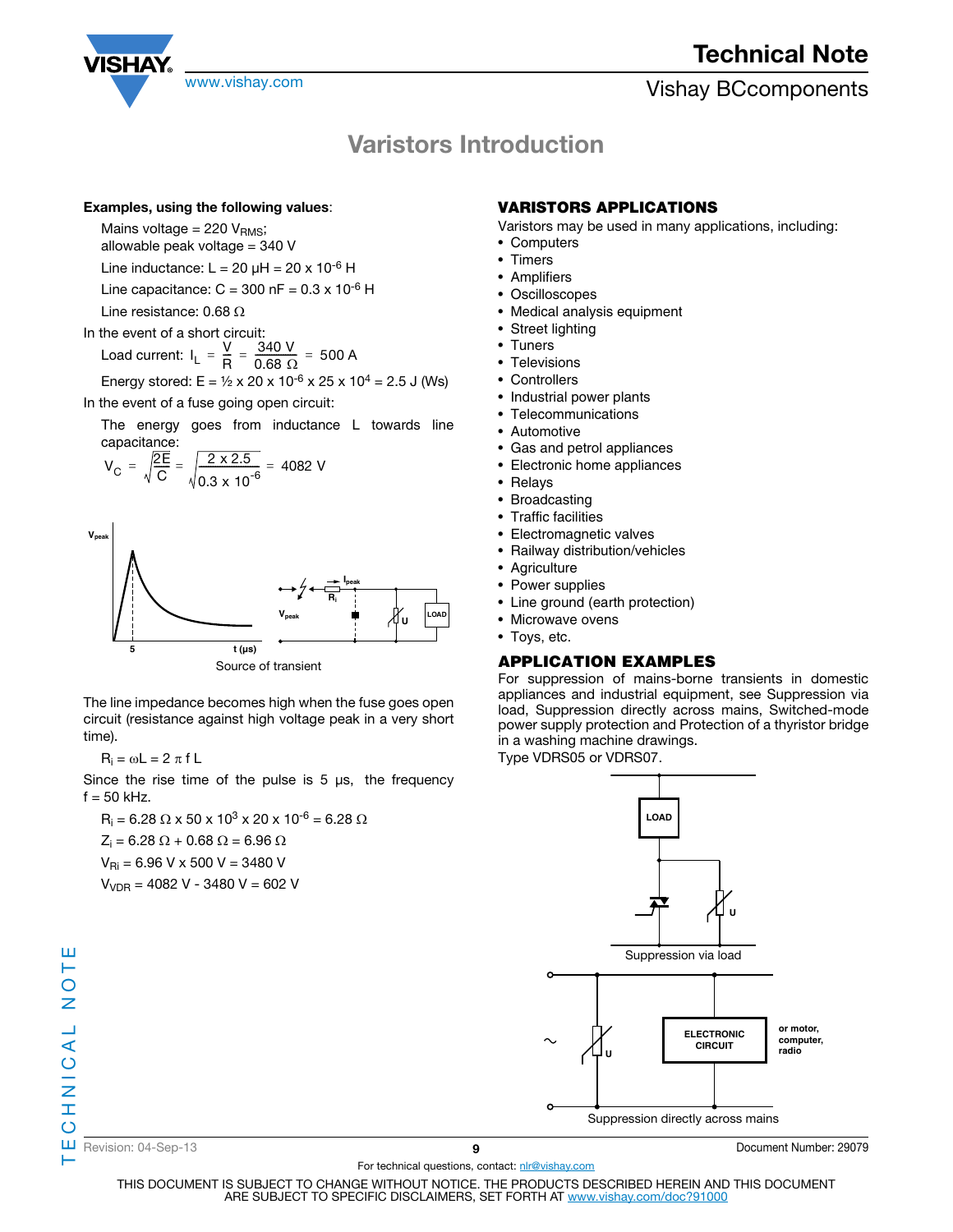Technical Note



www.vishay.com **Vishay BCcomponents** 

## Varistors Introduction



Switched-mode power supply protection



Protection of a thyristor bridge in a washing machine

## **BEHAVIOUR OF THE CIRCUIT WITHOUT VARISTOR PROTECTION**

The measured peak current through the pump motor when S is closed is 1 A (see protection of a thyristor bridge in a washing machine drawing). The energy expended in establishing the electromagnetic field in the inductance of the motor is therefore:

$$
I^2 \times \frac{L}{2} = \frac{0.4}{2} = 200 \text{ mJ}
$$

Without varistor protection, an initial current of 1 A will flow through the thyristor bridge when S is opened, and a voltage sufficient to damage or destroy the thyristors will be developed. Arching will occur across the opening contacts of the switch.

## **BEHAVIOUR OF THE CIRCUIT WITH VARISTOR VDRS07H250 INSERTED**

On opening switch S, the peak voltage developed across the varistor is:  $V = C_{max} \times 1^{\beta} = 600$  V

The thyristors in the bridge can withstand this voltage without damage.

The total energy returned to the circuit is 200 mJ. Of this 200 mJ. 15.1 mJ is dissipated in the heater, and 184.3 mJ is dissipated in the varistor. The varistor can withstand more than 10<sup>5</sup> transients containing this amount of energy.

**VALUATE: VARISTOR VI** 
$$
\overline{O}
$$
 **On opening switche varistor is:**  $V =$  **The thyristors in without damage. The total energy**  $200 \, \text{mJ}$ . **15.1 mJ ii**  $\overline{O}$  **disipated in the th iii the ivational ivational ivational ivational ivational in ivational in ivational in in in in in in in in in in in in in in in in in in in in in in in in in in in in in in in in in in in in in in in in in in in in in in in in in in in in in in in in in in in in in in in in in in in in in in in in in in in in**

ш

 $\overline{O}$ z

 $\prec$  $\mathsf O$ Z Ĩ.  $\circ$ 

⊢

10 Document Number: 29079

For technical questions, contact: nlr@vishay.com

THIS DOCUMENT IS SUBJECT TO CHANGE WITHOUT NOTICE. THE PRODUCTS DESCRIBED HEREIN AND THIS DOCUMENT ARE SUBJECT TO SPECIFIC DISCLAIMERS, SET FORTH AT www.vishay.com/doc?91000

For suppression of internally generated spikes in electronic circuits, see Varistor used across a transistor or coil in a television circuit and Varistor used across a switch or coil drawings.

In both examples shown in the drawings Varistor used across a transistor or coil in a television circuit and Varistor used across a switch or coil, type VDRS05 should be used for up to approximately 50 A, and type VDRS07 up to approximately 120 A.



Varistor used across a transistor or coil in a television circuit



Varistor used across a switch or coil



Influence of a transient on the mains voltage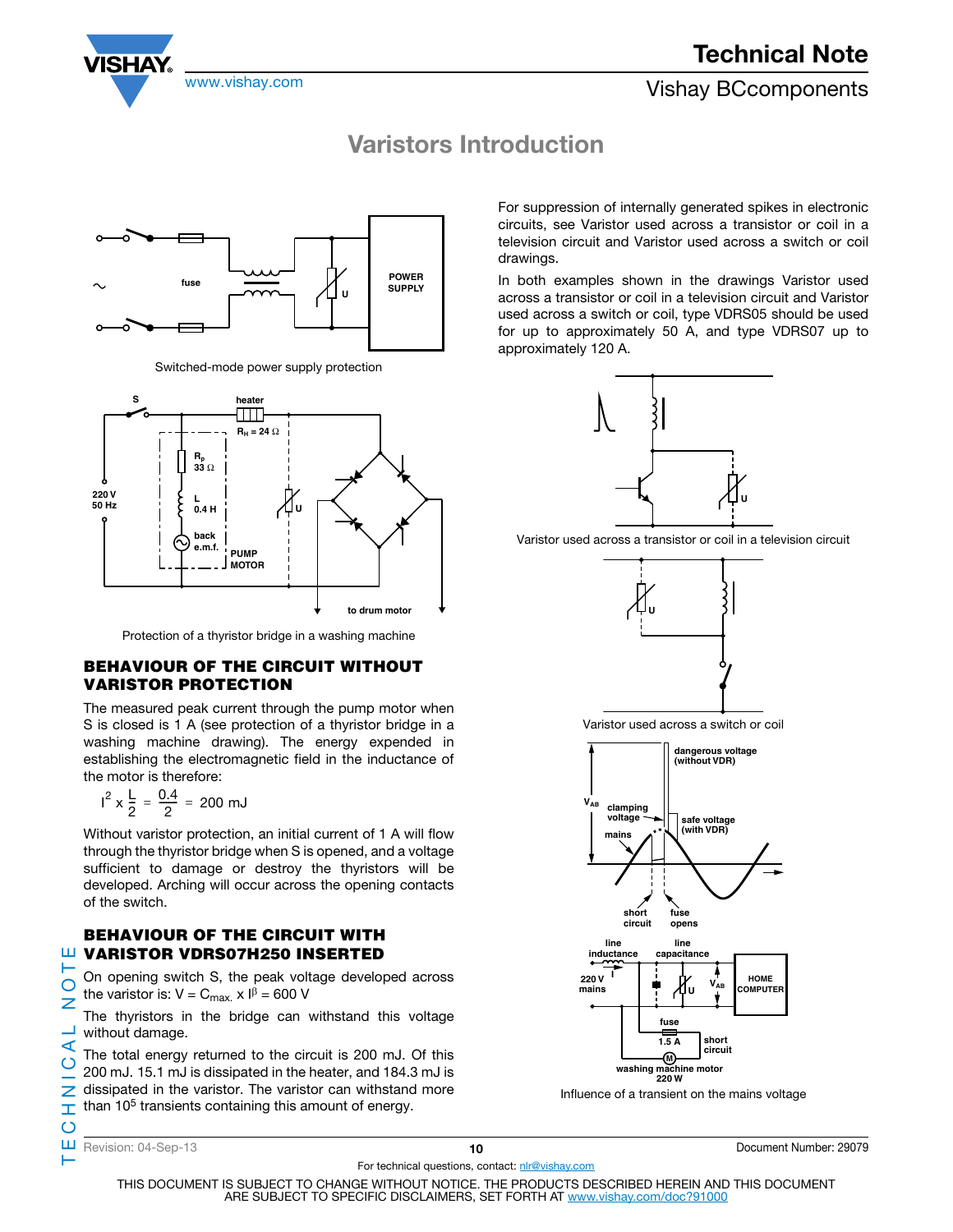

## Varistors Introduction

## SELECTION OF THE CORRECT VARISTOR TYPE

In order to select a ZnO varistor for a specific application, the following points must first be considered:

- 1. The normal operating conditions of the apparatus or system, AC or DC voltage?
- 2. What is the maximum RMS or DC voltage?

To ensure correct selection of varistor type, two multi choice selection charts have been prepared, see charts below.

The first chart determines the necessary steady state voltage rating (i.e. working voltage) and the second chart determines the correct size (i.e. correct energy absorption).



Multi choice selection chart to determine the necessary steady state voltage rating (i.e. working voltage)

ш

Revision: 04-Sep-13 **11 11** Document Number: 29079